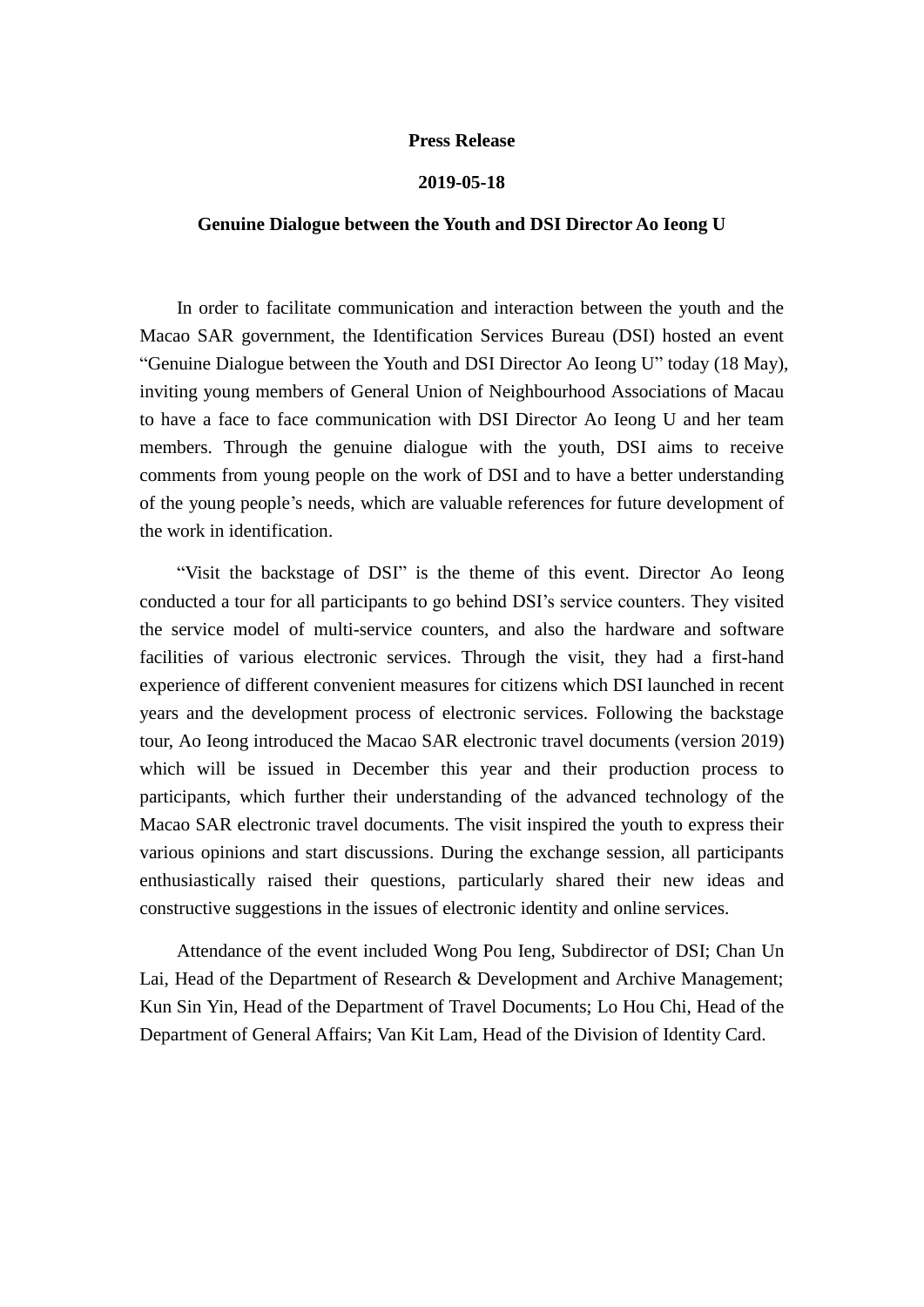

Members of youth association and DSI Director in genuine dialogue



DSI Director conducted a DSI tour for all participants